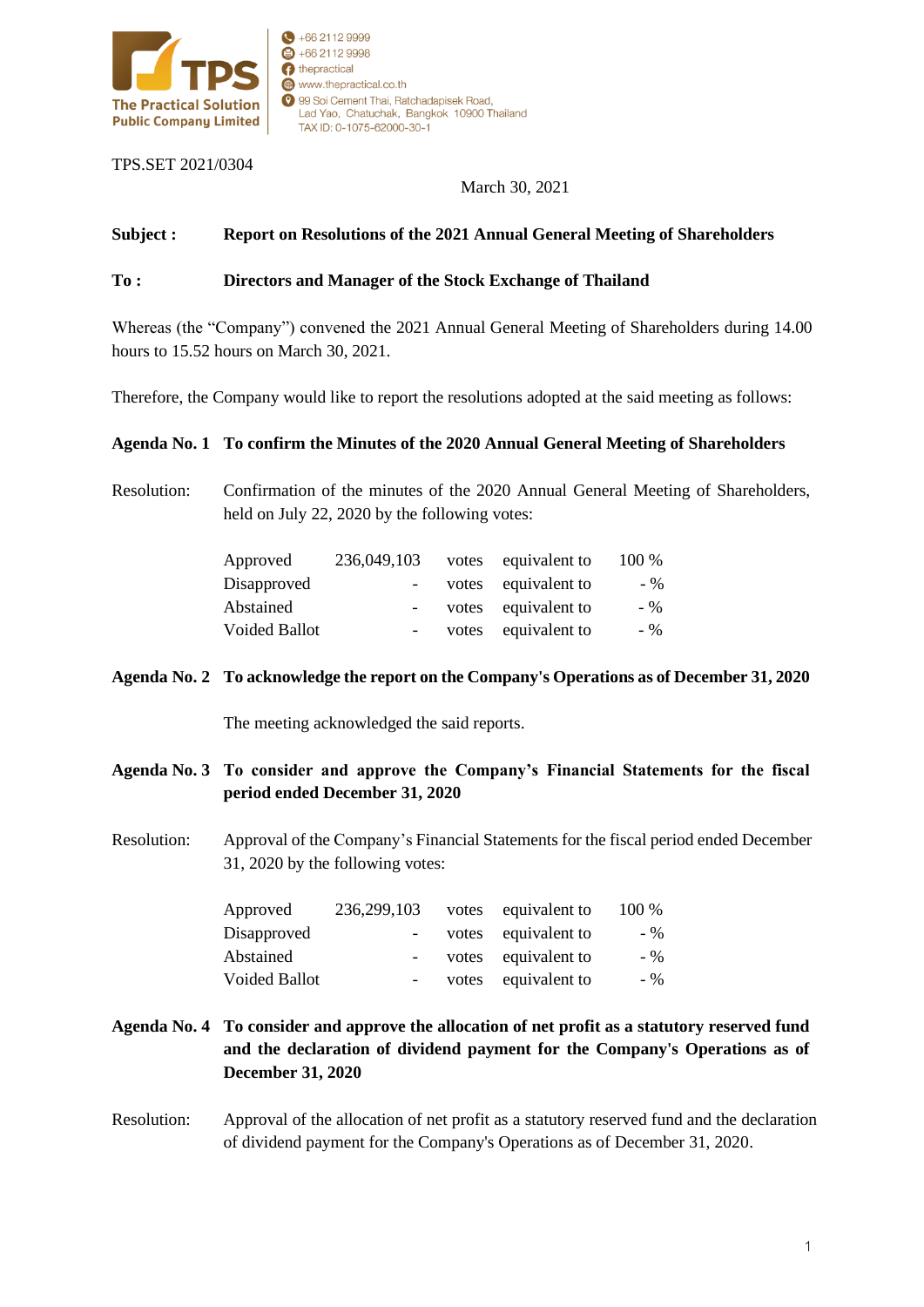- 1. Dividends payment by the Company's new ordinary shares amounting to 56,000,000 shares, at a nominal (par) value Baht 0.50 per share to the Company's shareholders in the ratio of 5 current shares per 1 stock dividend, which means a dividend payment of Baht 0.10 per share, totaling Baht 28,000,000. In case any shareholder holds merely a fraction of the current shares after such allocation, the dividend shall be paid in cash in the amount of Baht 0.10 per share in lieu of such stock dividend.
- 2. Dividends payment by cash at the rate of Baht 0.04 per share, in a total of Baht 11,200,000.

Dividends to be paid by cash and stock altogether are Baht 0.14 per share, totaling Baht 39,200,000 which is calculated as 72.64 percent of the Company's net profit for the year 2020 in compliance with the policy of the Company's dividends payment. The total of dividends will be subject to withholding tax at the rate prescribed by law. The Company shall make dividends payment to the shareholders by April 26, 2021, as per the names appearing in the list of shareholders as at the record date fixed for the shareholders who are eligible to receive the dividend on April 7, 2021.

| 236,299,103 |       | 100 %                                                                  |
|-------------|-------|------------------------------------------------------------------------|
|             | votes | $-$ %                                                                  |
|             | votes | $-$ %                                                                  |
|             | votes | $-$ %                                                                  |
|             |       | votes equivalent to<br>equivalent to<br>equivalent to<br>equivalent to |

# **Agenda No. 5 To consider and approve the increase of registered capital and allocation of new shares to be reserved for stock dividends**

Resolution: Approval of the increase of registered capital from the current registered capital of Baht 140,000,000 to a new registered capital of Baht 168,000,000 by issuing 56,000,000 new ordinary shares at the nominal (par) value of Baht 0.50 each and allocation of such new ordinary shares to be reserved for stock dividend payment.

| Voting               |                          |       |                     |       |
|----------------------|--------------------------|-------|---------------------|-------|
| Approved             | 236,299,103              |       | votes equivalent to | 100 % |
| Disapproved          | $\overline{\phantom{a}}$ |       | votes equivalent to | $-$ % |
| Abstained            | $\sim$                   |       | votes equivalent to | $-96$ |
| <b>Voided Ballot</b> | $\overline{\phantom{a}}$ | votes | equivalent to       | $-96$ |

- **Agenda No. 6 To consider and approve the amendment of Clause 4 of the Company's Memorandum of Association to be in line with the increase of registered capital**
- Resolution: Approval of the amendment of Clause 4 of the Company's Memorandum of Association to be in line with the increase of registered capital, as follows:

"Clause 4. Registered capital 168,000,000 Baht (One hundred Sixty-Eight Million Baht)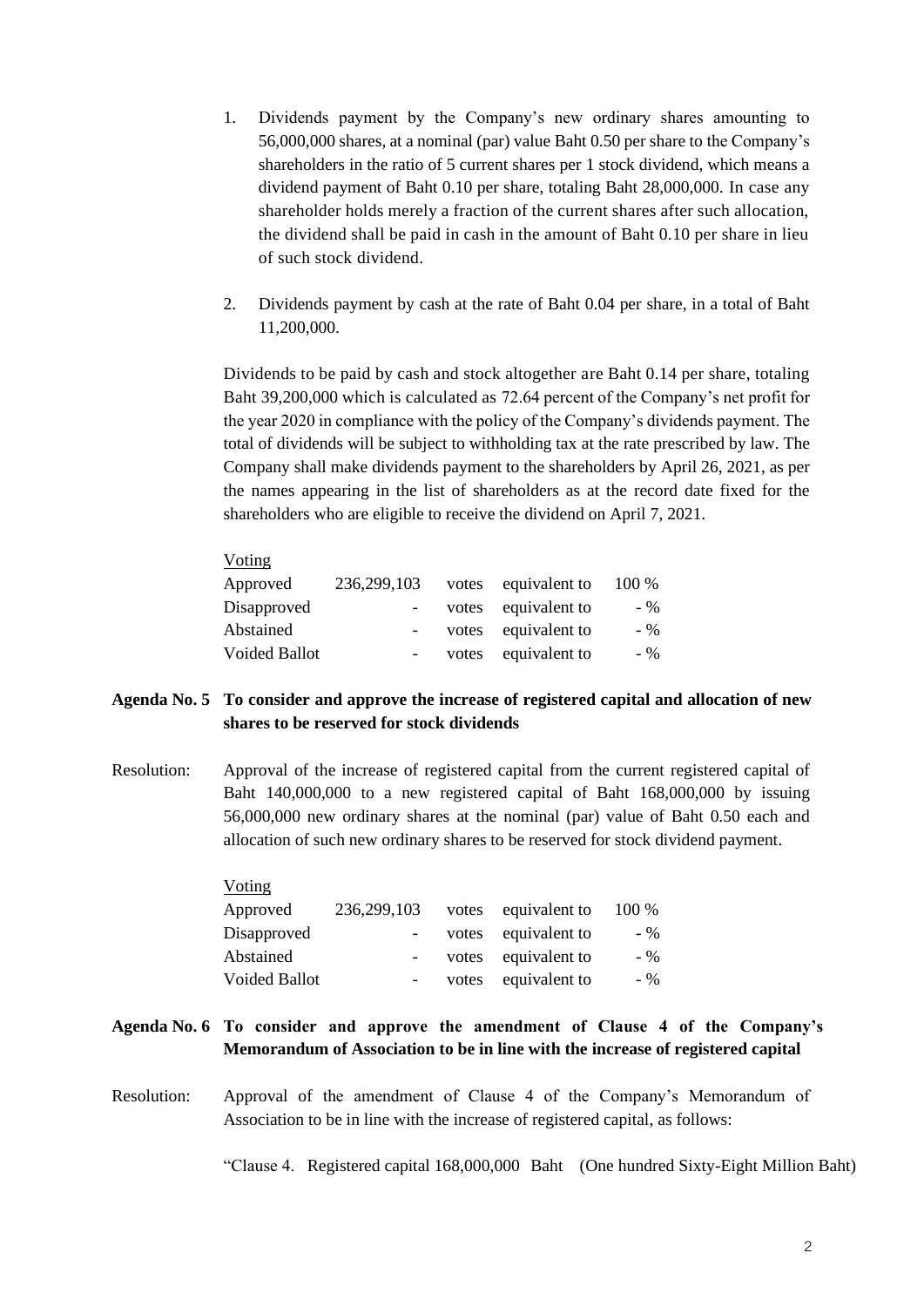| Divided into                                                                 |  |            | 336,000,000 Shares (Three Hundred Thirty-Six Million Baht) |  |
|------------------------------------------------------------------------------|--|------------|------------------------------------------------------------|--|
| Par Value of One Share 0.50 Baht (Fifty Satang)                              |  |            |                                                            |  |
| Divided into                                                                 |  |            |                                                            |  |
| - Ordinary Shares 336,000,000 Shares (Three Hundred Thirty-Six Million Baht) |  |            |                                                            |  |
| - Preferred Shares                                                           |  | - Shares ( |                                                            |  |
|                                                                              |  |            |                                                            |  |

| 236, 299, 103    |  | 100 %                                                                                    |
|------------------|--|------------------------------------------------------------------------------------------|
| $\sim$ 100 $\pm$ |  | $-$ %                                                                                    |
| $\sim$           |  | $-96$                                                                                    |
|                  |  | $-96$                                                                                    |
|                  |  | votes equivalent to<br>votes equivalent to<br>votes equivalent to<br>votes equivalent to |

Voting

# **Agenda No. 7 To consider and approve the appointment of directors in place of those retiring by rotation**

Resolution: (1) Approval of the re-appointment of **Mr. Anocha Wongrungroj** as the Company's Independent Director, Chairman of the Board of Directors, Member of the Audit Committee and Chairman of the Nomination and Remuneration Committee for an additional term by the following votes:

| Approved             | 236,299,103 | votes equivalent to | 100 % |
|----------------------|-------------|---------------------|-------|
| Disapproved          |             | votes equivalent to | $-$ % |
| Abstained            |             | votes equivalent to | $-$ % |
| <b>Voided Ballot</b> |             | votes equivalent to | $-96$ |

(2) Approval of the re-appointment of **Mrs. Ratchanee Pattanalertphan** as the Company's Independent Director, Member of the Audit Committee and Chairman of Risk Management Committee for an additional term by the following votes:

| Approved             | 236,049,103      | votes equivalent to | 100 % |
|----------------------|------------------|---------------------|-------|
| Disapproved          | $\sim$ 100 $\mu$ | votes equivalent to | $-96$ |
| Abstained            |                  | votes equivalent to | $-96$ |
| <b>Voided Ballot</b> | $\sim$ 100 $\mu$ | votes equivalent to | $-96$ |

(3) Approval of the re-appointment of **Ms. Aumaporn Sengsui** as the Company's Director, Executive Director and Risk Management Director for an additional term by the following votes:

| Approved             | 229,826,103              | votes equivalent to | 100 % |
|----------------------|--------------------------|---------------------|-------|
| Disapproved          |                          | votes equivalent to | $-96$ |
| Abstained            |                          | votes equivalent to | $-96$ |
| <b>Voided Ballot</b> | $\overline{\phantom{a}}$ | votes equivalent to | $-96$ |

**Agenda No. 8 To consider fixing the remuneration of Directors for 2021**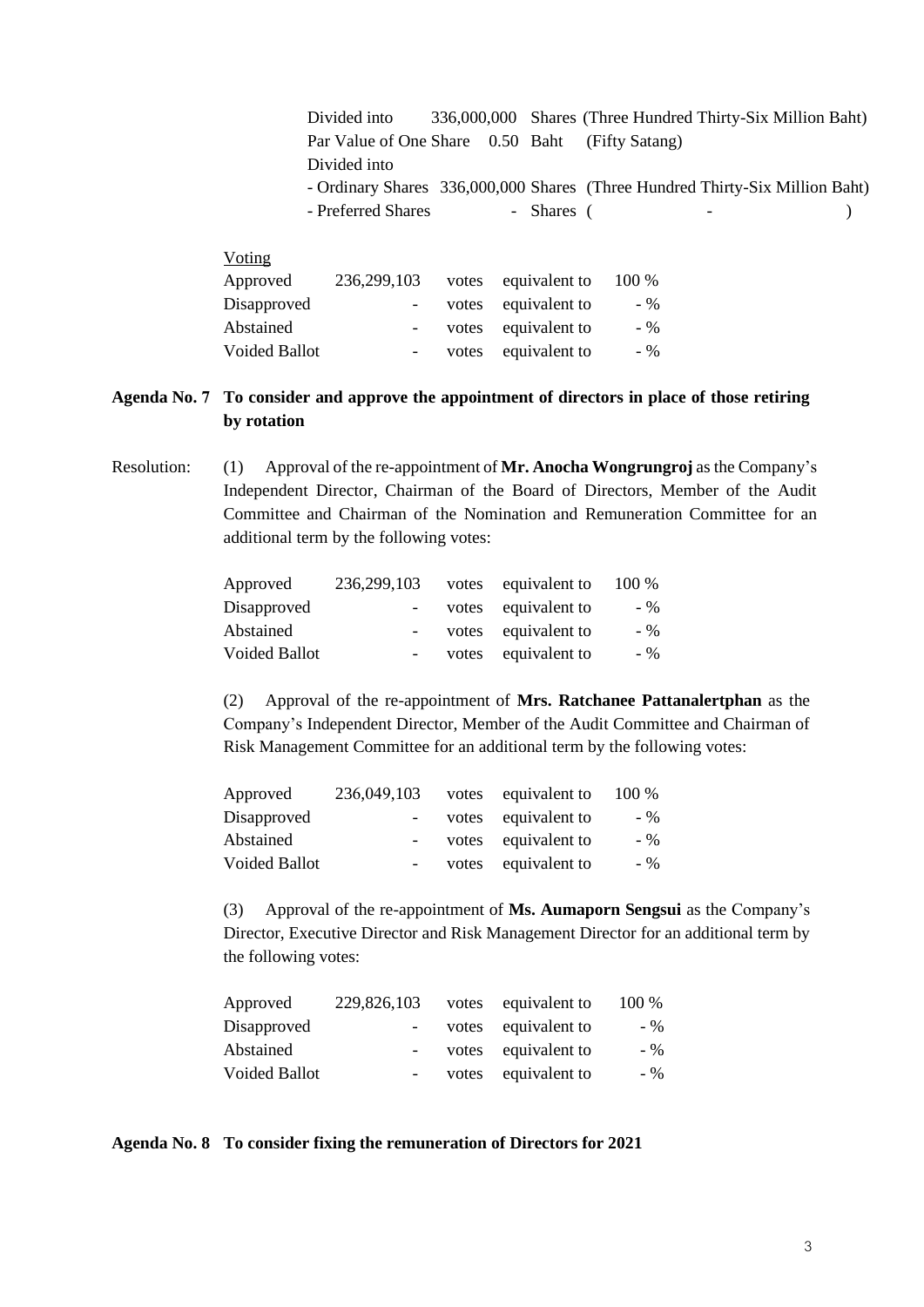Resolution: Approval of the remuneration of the Directors and Sub-committee for 2021 as follows:

| <b>Remuneration of Directors and sub-</b>                                                     | <b>Year 2021</b>                                     |                                                                                                                                                                                                     |  |  |
|-----------------------------------------------------------------------------------------------|------------------------------------------------------|-----------------------------------------------------------------------------------------------------------------------------------------------------------------------------------------------------|--|--|
| committee                                                                                     | <b>Monthly (Baht)</b>                                | <b>Meeting Fee/</b><br><b>Meeting (Baht)</b>                                                                                                                                                        |  |  |
| 1. Board of Directors                                                                         |                                                      |                                                                                                                                                                                                     |  |  |
| Chairman of the Board of Directors                                                            | $15,000. -$                                          | $25,000. -$                                                                                                                                                                                         |  |  |
| Director                                                                                      | $15,000. -$                                          | $20,000. -$                                                                                                                                                                                         |  |  |
| <b>Audit Committee</b><br>2.                                                                  |                                                      |                                                                                                                                                                                                     |  |  |
| <b>Chairman of Audit Committee</b>                                                            |                                                      | $25,000. -$                                                                                                                                                                                         |  |  |
| Member of Audit Committee                                                                     |                                                      | $20,000. -$                                                                                                                                                                                         |  |  |
| 3. Nomination and Remuneration Committee                                                      |                                                      |                                                                                                                                                                                                     |  |  |
| Chairman of the Nomination and<br><b>Remuneration Committee</b>                               |                                                      | $25,000. -$                                                                                                                                                                                         |  |  |
| Member of the Nomination<br>and<br><b>Remuneration Committee</b>                              |                                                      | $20,000. -$                                                                                                                                                                                         |  |  |
| 4. Risk Management Committee                                                                  |                                                      |                                                                                                                                                                                                     |  |  |
| of<br>Risk Management<br>Chairman<br>Committee                                                |                                                      | $25,000. -$                                                                                                                                                                                         |  |  |
| <b>Risk Management Director</b>                                                               |                                                      | $20,000. -$                                                                                                                                                                                         |  |  |
| 5. Other allowance and benefit apart<br>monthly<br>remuneration<br>from<br>and<br>meeting fee | Policies<br>for<br>life<br>Baht per person/per annum | insurance, accident<br>insurance, disability insurance, and group<br>health insurance of Bangkok Life Assurance<br>Public Company Limited with a total<br>insurance premium of approximately 15,000 |  |  |

#### Voting

| Approved             | 235,549,103 | votes equivalent to | 100 % |
|----------------------|-------------|---------------------|-------|
| Disapproved          | $\sim$      | votes equivalent to | $-96$ |
| Abstained            | $\sim$      | votes equivalent to | $-96$ |
| <b>Voided Ballot</b> |             | votes equivalent to | $-96$ |
|                      |             |                     |       |

# **Agenda No. 9 To consider and approve the appointment of the Company's Auditor and fixing the auditor's remuneration for 2021**

Resolution: Approval of the appointment of Mr. Peradate Pongsathiansak C.P.A. License No. 4752; or Miss Soraya Tintasuwan, C.P.A. License No. 8658, or Miss Sulalit Ardsawang, C.P.A. License No. 7517, all of Dharmniti Auditing Co., Ltd, as auditors of the Company for the year 2021, with the remuneration for the year 2021 of Baht 980,000 (Nine Hundred and Eighty Thousand Baht only) by the following votes:

| 236,299,103     |  | 100 %                                                                                    |
|-----------------|--|------------------------------------------------------------------------------------------|
| $\sim$ $-$      |  | $-$ %                                                                                    |
| $\sim$          |  | $-$ %                                                                                    |
| $\sim$ 10 $\pm$ |  | $-$ %                                                                                    |
|                 |  | votes equivalent to<br>votes equivalent to<br>votes equivalent to<br>votes equivalent to |

# **Agenda No. 10 To consider and approve the addition of the Company's objectives and the amendment to Clause 3 of the Company's Memorandum of Association**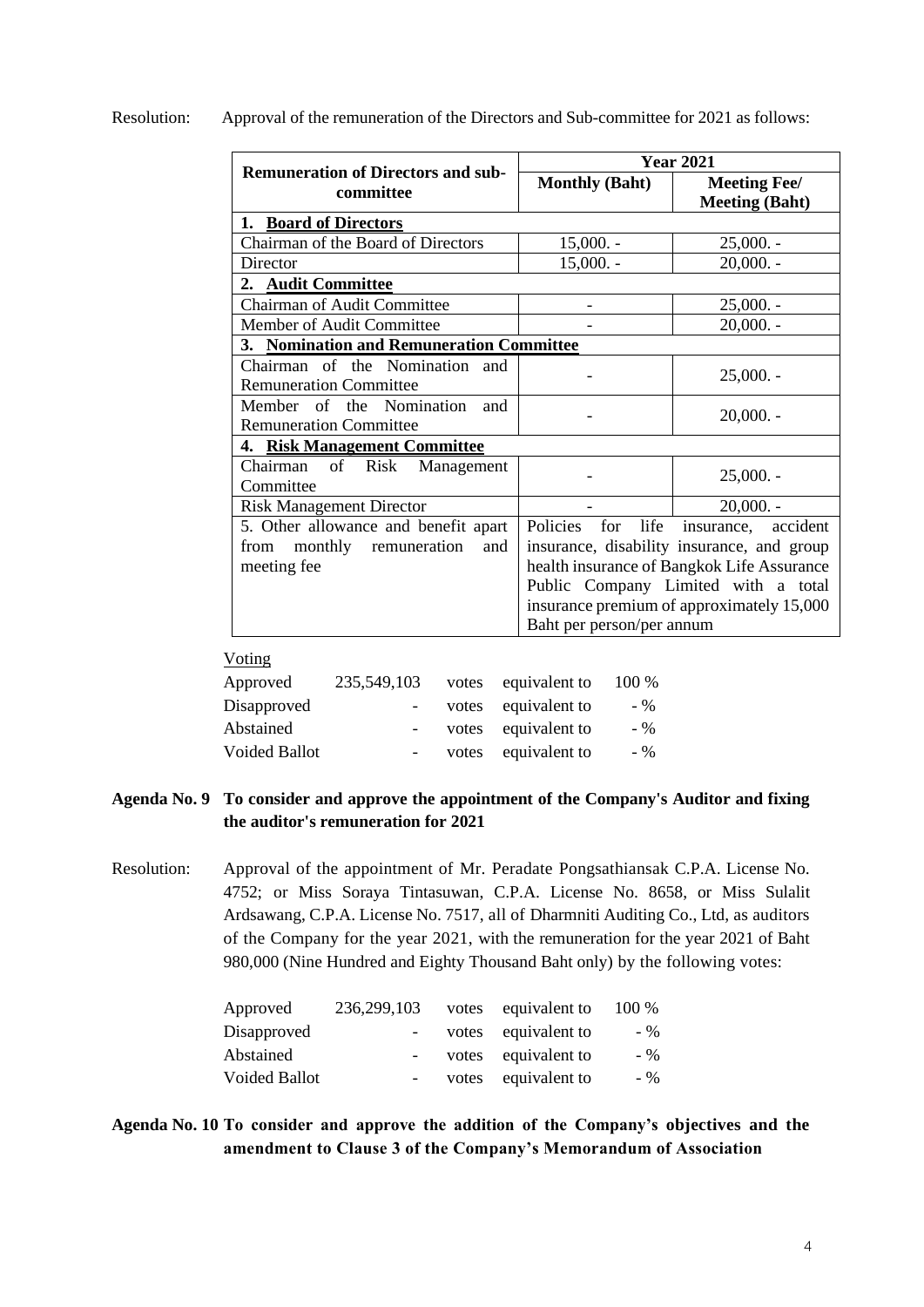- Resolution: Approval of the addition of the Company's objectives and the amendment to Clause 3 of the Company's Memorandum of Association, as follows:
	- 1. The addition of 14 new particular of objectives to be new clauses 62 75 of the Company's business objectives are as follows:

(62) To conduct business involved with trade, installation, repair, maintenance, design, of materials, equipment, spare parts, tools, machines related to all types and all categories of vehicles

(63) To conduct business involved with trade, installation, repair, maintenance, design of materials, equipment, spare parts, tools, machines related to all types and all categories of electrical, electronics and industries work

(64) To engage in the business of selling, producing, assembling, repairing, and maintaining vehicles, automobiles, motorboats for disaster prevention and mitigation, such as water tender, airport crash tender, stair fire brigade, and rescue vehicle, water tower fire tender, truck equipped with electric and light generator, truck equipped with air compressor, multi-purpose rescue vehicle of all sizes, all types of fire-rescue boats, patrol boat and equipment for any disaster prevention and mitigation

(65) To engage in the business of selling, producing, assembling, repairing, and maintaining vehicles, automobiles, motorboats for public environmental purposes, such as water spray truck, high-pressure water spray truck, any type of garbage truck, portable restroom truck, vacuum truck, road sweeper, garbage collection boat

(66) To engage in the business of selling, producing, assembling, repairing, and maintaining vehicles, automobiles, motorboats, heavy machinery equipment for any support, repair and maintenance, movement, dredging, construction, such as mobile communications vehicle, truck-mounted tower crane, large crane, large water transport vehicle, clawer excavator, wheel loader, tractor, backhoe, vacuum dredging equipment, pontoon, vacuum dredging equipment with driving system

(67) To engage in the business of assembling all types of trucks, work relating to system implementation, improving all categories of wastewater treatment system, system operation, all types of automobiles, and wastewater treatment system

(68) To engage in the business of import-export of all categories of vehicles and domestic distribution

(69) To engage in the business of import-export, alteration, and distribution of medical equipment, lifesaving equipment, and any equipment for disaster prevention and mitigation

(70) To conduct business involved with power plant and electricity distribution, transmission line, materials of all types of electricity and power plant and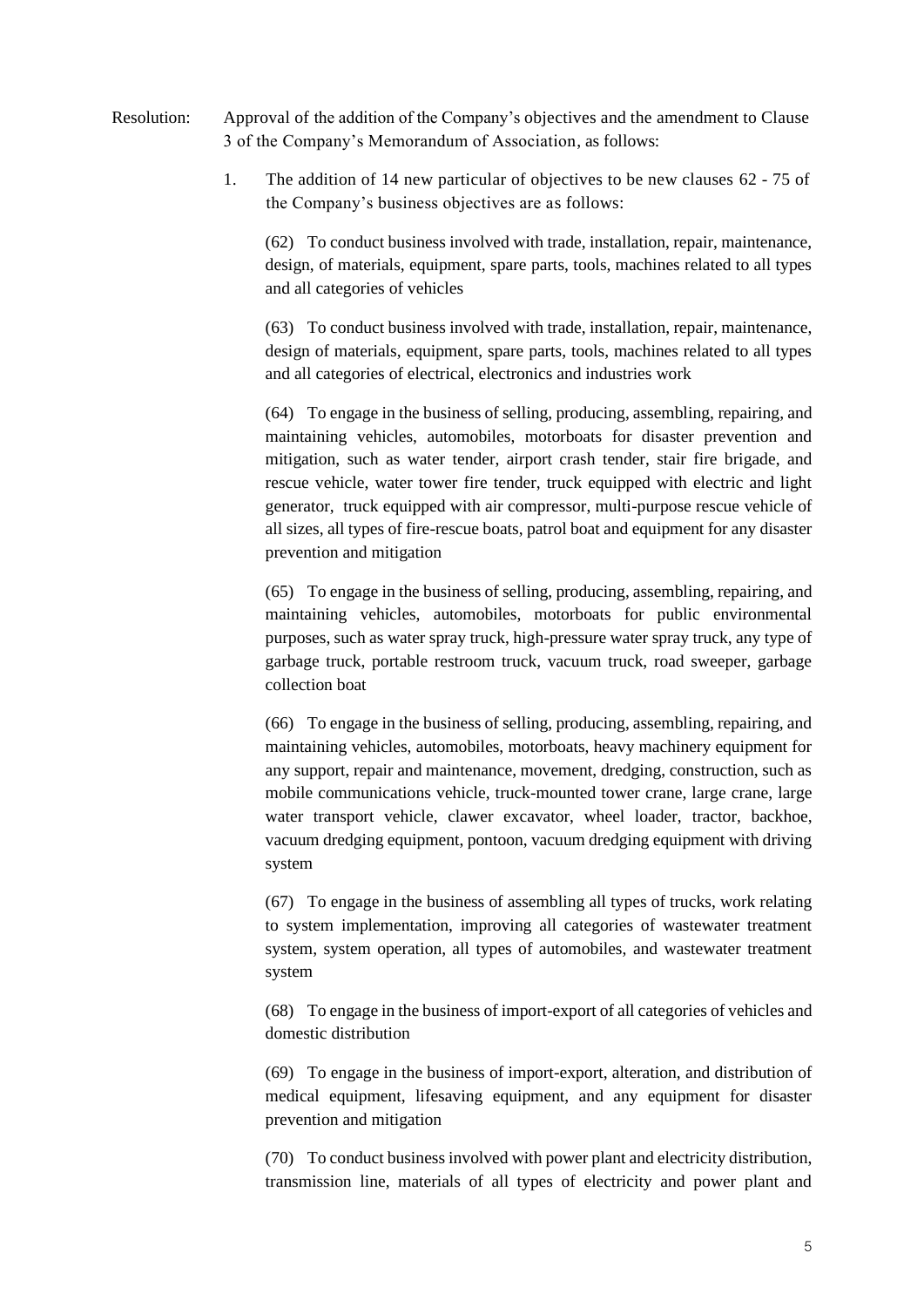equipment related to renewable energy, import, and export of such materials, including install, repair and give advice on electric generator and equipment related to renewable energy

(71) To conduct business relating to electric power from solar cell, renewable energy, thermal energy, cogeneration energy, biofuel, fossil fuel, biomass fuel, wind energy, wave energy, other renewal energy, natural resources, or all kinds of any energy, including trade, acceptance for rendering any work related to such business and other works supporting such business

(72) To engage in the business of generating electricity by solar cell system or solar cell generating system or solar energy generating system, renewable energy, thermal energy, cogeneration energy, biofuel, fossil fuel, biomass fuel, wind energy, wave energy, other renewal energy, natural resources, or all kinds of any energy, designing and installing all kinds of electric system by solar cell, establishing power station, electrical distribution system, including repairing and maintaining such system as well as electrical connection system

(73) To engage in the business of generating electricity by solar cell system or solar cell generating system or solar energy generating system, renewable energy, thermal energy, cogeneration energy, biofuel, fossil fuel, biomass fuel, wind energy, wave energy, other renewal energy, natural resources, or all kinds of any energy, designing and installing all kinds of electric system by solar cell, including the outgrowths from such business to private or government sectors, as well as generating and distributing all categories of electricity from electrical generation system, including the by-products from such business to any private or government sectors

(74) To engage in the business of distributing, designing, and providing services of installation, establishing, selling of copper cable, fiber optic cable, conduit with equipment, and all types of telecommunication equipment

(75) To provide services, provide consultation and advice, operating structures of all categories of telephone network system, underground conduit, telecommunication equipment system, backup power system related to telecommunication systems

2. To amend Clause 3 of its Memorandum of Association to be consistent with the said amendment of the Company's objectives that currently consist of 61 clauses, to be as follows:

"Clause 3 The Company's objectives shall consist of 75 Clauses."

by the following votes:

| 236,299,103      |  | 100 %                                                             |
|------------------|--|-------------------------------------------------------------------|
| $\sim$ 100 $\mu$ |  | $-$ %                                                             |
| $\sim$           |  | $-$ %                                                             |
|                  |  | votes equivalent to<br>votes equivalent to<br>votes equivalent to |